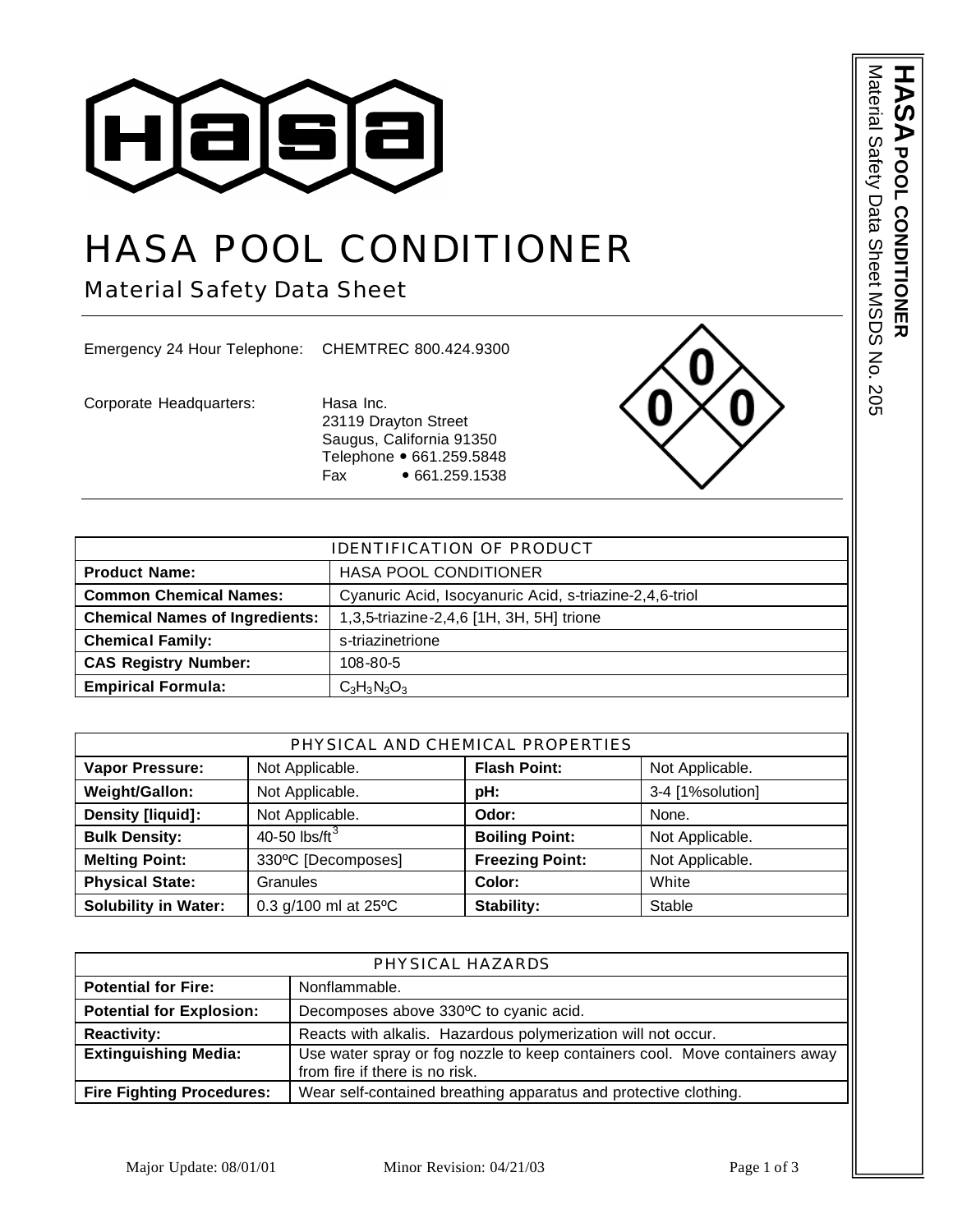HEALTH HAZARDS **Signs and Symptoms of Exposure:** Eye and skin irritation. **Medical Conditions Aggravated by Exposure:** No data available. **Oral [ingestion] LD<sub>50</sub>:** 15,000 mg/kg $^{2}$  [rat] **Dermal [skin absorption] LD**<sub>50</sub>: Cyanuric acid is not absorbed through the skin. **Inhalation [breathing] LC**<sub>50</sub>:  $\vert$  No data available. Dust may irritate respiratory system. **Eye Irritation: Eye Irritation: Eye Irritation of eyes.** Dust may cause slight irritation of eyes. **Skin Irritation:** Integral of the Integral Limitant. Not considered to be a skin sensitizer. **OSHA PEL:** None Established. **ACGIH TLV/TWA:** None Established.

| POTENTIAL ROUTE [S] OF ENTRY   |                         |
|--------------------------------|-------------------------|
| <b>Inhalation [Breathing]:</b> | Inhalation of dust.     |
| Dermal [Skin]:                 | Dust contact.           |
| Eves:                          | Dust contact.           |
| Ingestion:                     | Swallowing of granules. |

| CARCINOGENIC [CANCER POTENTIAL] INFORMATION                                              |             |
|------------------------------------------------------------------------------------------|-------------|
| National Toxicological Program [NTP] Sixth Annual Report on Carcinogens:                 | Not listed. |
| International Agency for Research on Cancer [IARC] Monographs, V. 1-53, Supps. 1-8:      |             |
| <b>Listed by Federal OSHA as Carcinogens:</b>                                            | Not listed. |
| Safe Drinking Water and Toxic Enforcement Act of 1986 [Proposition 65, California only]: | Not listed. |

## GENERAL PRECAUTIONS FOR SAFE USE AND HANDLING

Store in a cool dry place. Do not mix with alkaline or acidic materials. Keep container closed and protected against physical damage. Separate from incompatible materials in storage areas. Keep containers closed when not in use. Keep out of the reach of children.

## PERSONAL PROTECTION AND HYGIENE

Avoid contact with skin and eyes.

## CLEAN-UP OF SPILLS

Sweep up granules. Recycle into pool or spa water if possible. If recycling is not possible place in trash for collection or flush to a sanitary sewer. See direction on labeling. Contact HASA Inc. for guidance.

| FIRST AID               |                                                                                                                                                                       |  |
|-------------------------|-----------------------------------------------------------------------------------------------------------------------------------------------------------------------|--|
| <b>Eye Contact:</b>     | Flush with water. Remove contact lenses [if applicable]. Hold eyelids open.<br>Continue flushing with water for 15 minutes. If irritation persists, call a physician. |  |
|                         |                                                                                                                                                                       |  |
| <b>Skin Contact:</b>    | Wash affected area with soap and water.                                                                                                                               |  |
| Ingestion [swallowing]: | Rinse mouth and give 1 or 2 glasses of water.                                                                                                                         |  |
| Inhalation:             | Remove from area of contact. If irritation persists, call a physician.                                                                                                |  |

**ASA** POOL CONDITIONER

**POOL CONDITIONER** Material Safety Data Sheet MSDS No. 205

Material Safety Data Sheet MSDS No. 205